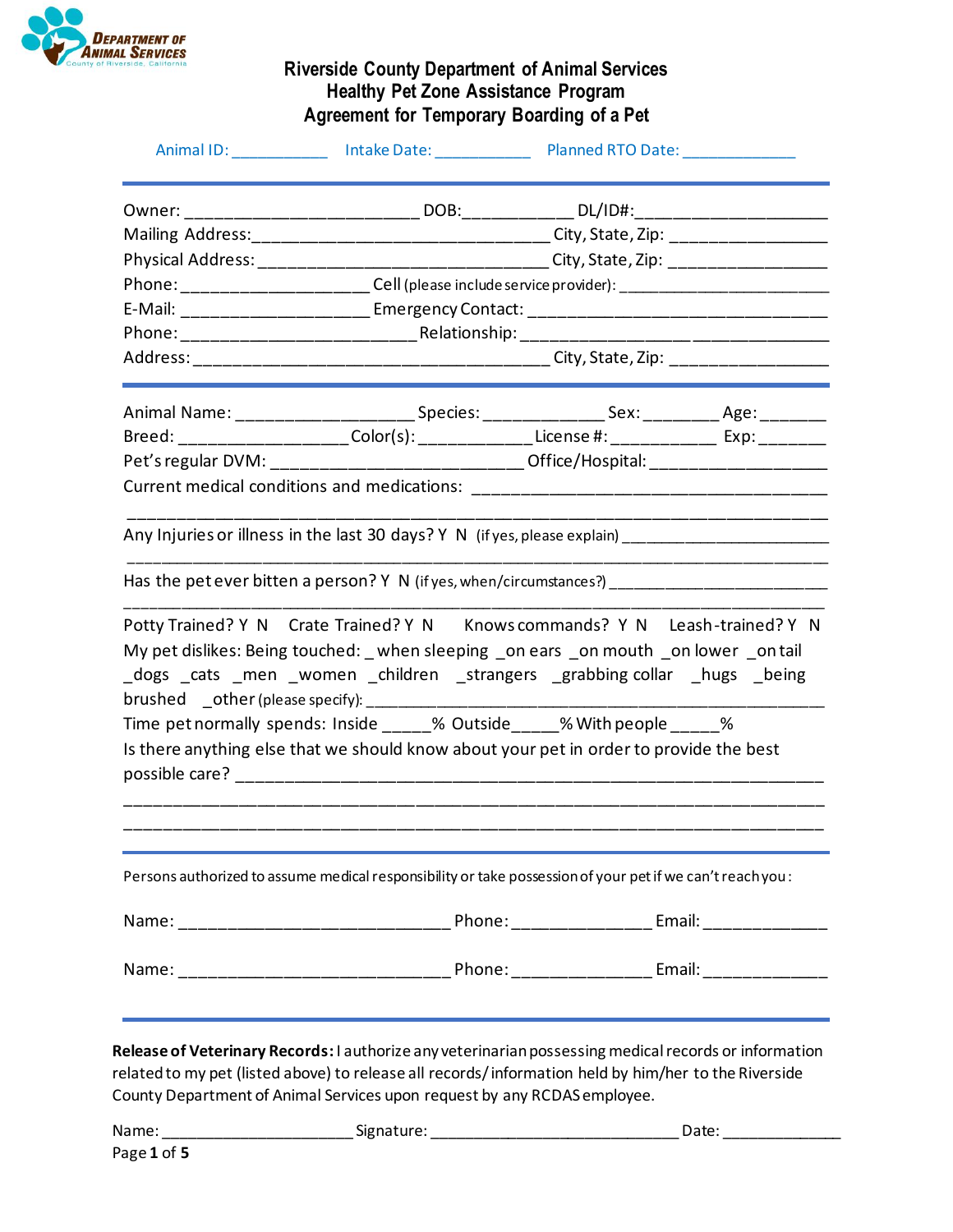

# **AGREEMENT**

I understand that the Riverside County Department of Animal Services provides a temporary boarding service for animals when the owner needs assistance in certain circumstances and as determined feasible by the Department. I am seeking temporary housing and care of my pet described in this document (my pet) for such a purpose. By accepting the services of temporary housing and care for my pet, I understand that I will be required to abide by the provisions of this agreement including retrieving my pet at the time designated or mutually agreed upon. I understand that I can contact the department coordinator anytime during regular business hours 8 am to 5 pm at 951-358-PETS to inquire about the health care, or well- being of my pet, or with any other questions about the programs.

I certify that I am the true legal owner of my pet described on this document, that I am at least 18 years of age, and that I am lawfully authoried to make decisions on my pet's behalf.

**Initials: \_\_\_\_\_\_\_\_\_**

I understand that my pet may be housed at any one of the County animal shelters, or with a foster or partner facility, in the sole discretion of the department, and that the housing locations may change during my pet's stay. The Department will make reasonable attempts to house my pet at a location that affords me access for visits, but that cannot be guaranteed. I acknowledge and agree that, for confidentiality purposes, the Department might not disclose the name of location where my pet is housed if it is housed with a foster, and that my identity/contact information might not be made known to the foster.

#### **Initials: \_\_\_\_\_\_\_\_\_**

I understand that if my pet is house at a County shelter, I can visit my pet from outside of the enclosure at any time during normal business shelter hours. I may also request to visit with my pet in a play yard (for dogs) or interaction room (for cats). I understand that a staff member will need to accompany me, and I will need to sign a waiver form for each play yard/interaction room visit. Due to limited staffing, these visits are limited to 10 minutes and are not guaranteed to be available.

#### **Initials: \_\_\_\_\_\_\_\_\_**

The goal of this program is to reunite me with my pet as soon as possible. I may at any time during agreed upon period of temporary housing, during hours the shelter is open to the public reclaim my pet or authorize a person listed on this document to claim my pet on my behalf. Either I or a person I authorize can reclaim my pet prior to the end of this Agreement.

**Initials: \_\_\_\_\_\_\_\_\_**

It is important that the Department has frequent contact with me. This helps me to exercise control over the care and medical treatment my pet received. I will contact the Department at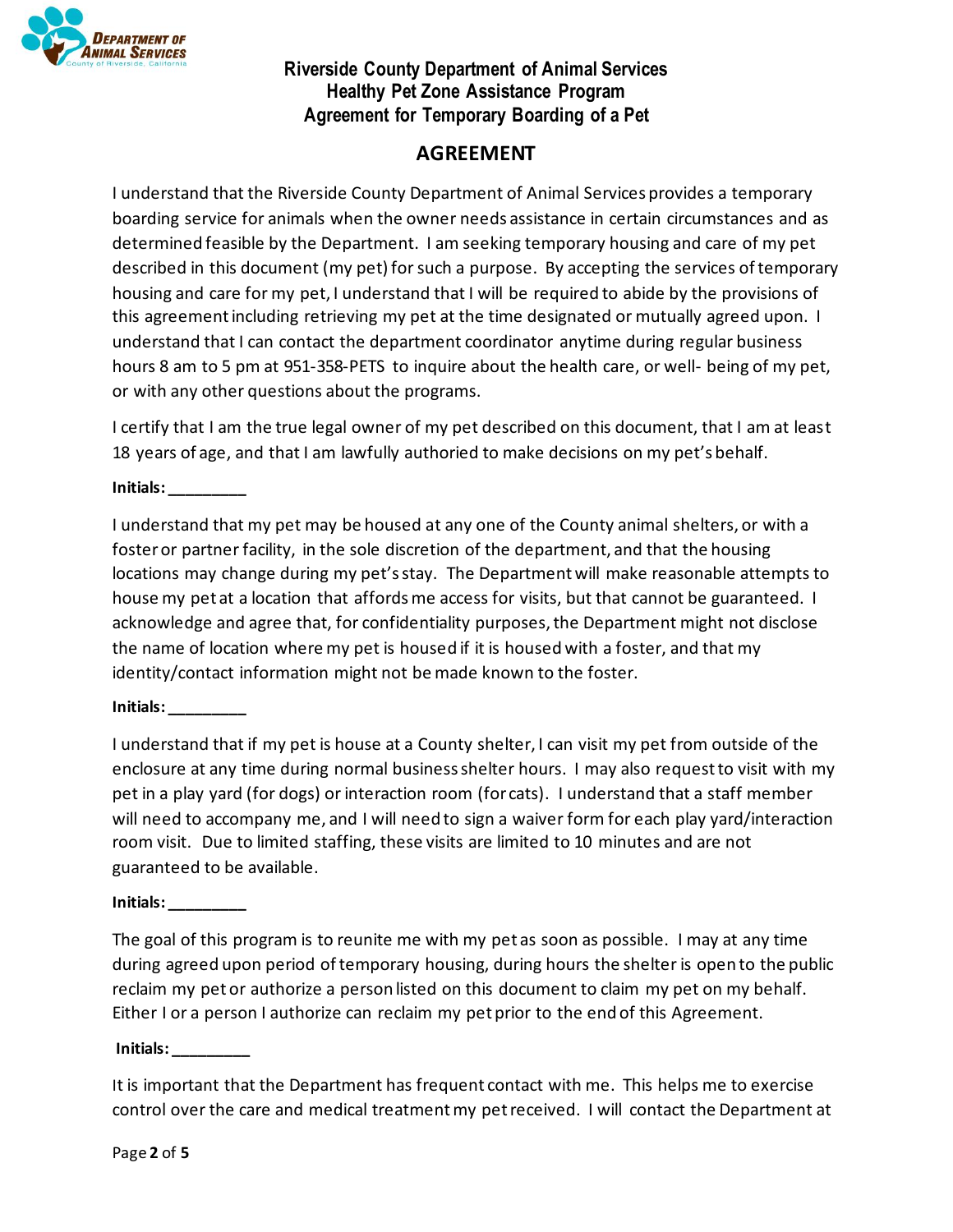

least once a week to check on the physical and behavioral health of my pet if possible. I must also notify the Department immediately, but in no case later than 24 hours, of any changes in my contact information including any temporary addresses, email, or phone numbers. Additionally, I must notify the shelter if I have been discharged from a program within 24 hours to arrange for pet reunification.

Temporary boarding is generally for a 2-week (14 calendar day) period unless you are entering a time specific program. Extensionsmay be granted at Department management's discretion, upon a showing of continued need. All extensions must be made in writing and attached to this Agreement to be valid and prevent my pet from being deemed abandoned. I anticipate being in a program until (date) and the control of the control of the control of the control of the control of the contr

**Initials: \_\_\_\_\_\_\_\_\_**

I understand that my pet may be picked up by me or by someone that I authorize, but **if my pet is not picked up within 14 calendar days after the day my pet was due to be picked up, my pet will be deemed to be abandoned.** I understand that the Department has no obligation to contact me or remind me of the due date. If my pet is deemed abandoned, the Department will first try for a period of at least 10 days to find a new owner for my pet or turn my pet over to a society for the prevention of cruelty to animals, humane society, or nonprofit animal rescue group. **If the Department is unable to place my pet with a new owner, shelter, or rescue group, the Department may euthanize my pet depending on the medical and behavior disposition of the pet.**

**Initials: \_\_\_\_\_\_\_\_\_**

In order to reduce the potential for disease transmission, I authorize the Department to provide vaccinations, deworming, medications, and flea/tick medications to my pet that, in the sole discretion of its medical staff, are deemed necessary and appropriate. These will be provided at no cost to me. I understand that there is a risk of adverse reaction and assume all liability for that risk. I further understand that the Department is not responsible for the medical care of my pet beyond normal wellness and maintenance treatments. I understand that my pet may show symptoms of previously undetected illnesses/injuries, or that my pet my become injured or ill while being temporarily housed by the Department or others. Should a need for medical treatment beyond the services described above arise, the Department will attempt to contact me to discuss treatment and payment options. I acknowledge and agree that I will be responsible for the cost of medical treatment beyond the treatments described above, and basic care provided by the Department medical staff. If a medical emergency occurs that requires medical cared beyond routine first aid, and I cannot be timely reached, I authorize the Department to exercise its sole discretion in providing appropriate treatment, and if needed humanely euthanize my pet.

**Initials: \_\_\_\_\_\_\_\_\_**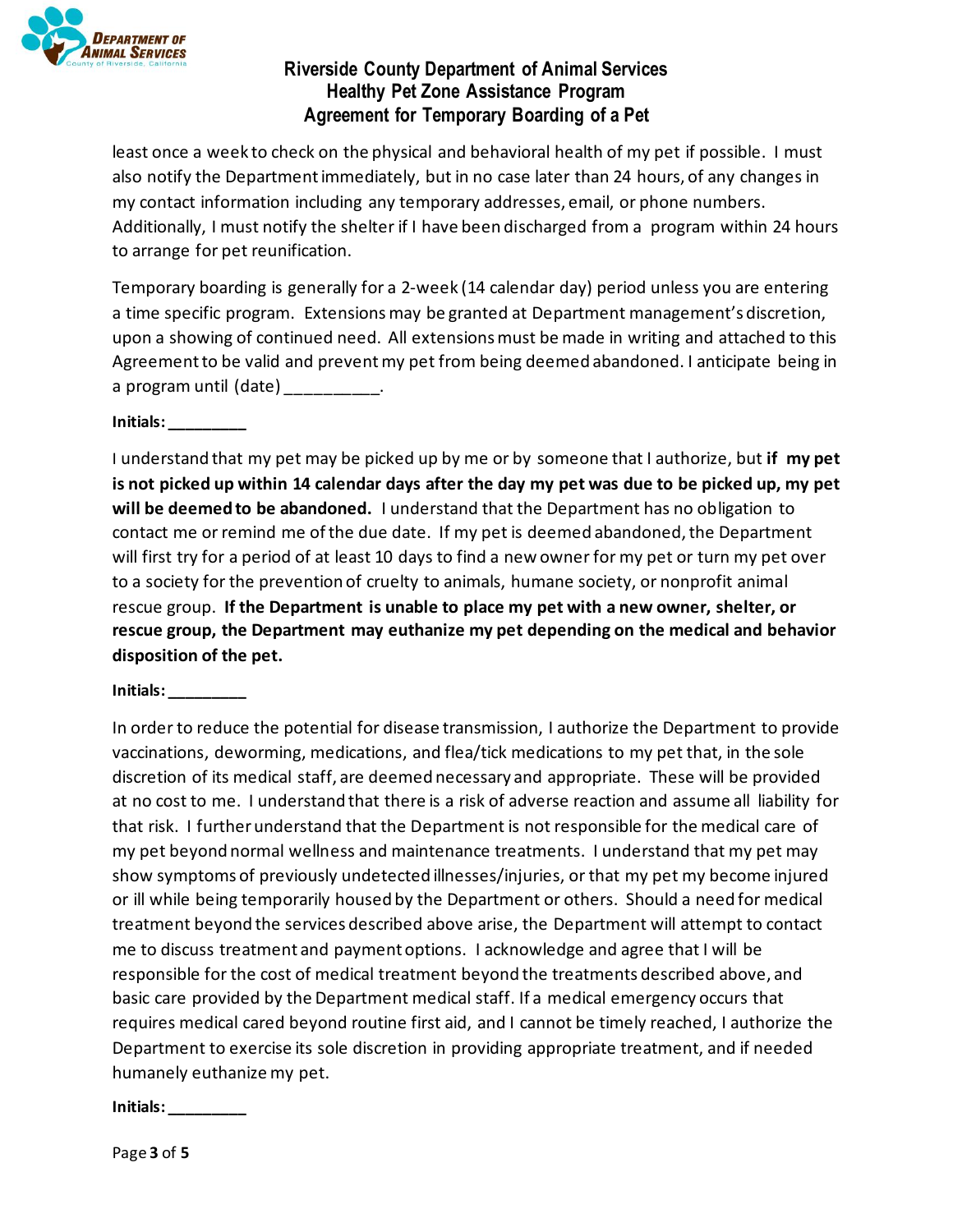

The department wants my pet to stay as happy and as well-socialized as possible during his/her stay. The department may have volunteers or staff available to take my pet out for walks or spend time with him/her in an interaction yard/room, depending on the species of my pet. I understand that there is some risk involved in these activities. If my pet bites someone quarantine procedures will be followed. Also, my pet may get loose and escape from the facility and /or injure a person or other animal. The Department has safety measures in place to prevent these problems, but I am aware that such hazards still exist.

## **Initials: \_\_\_\_\_\_\_\_\_** I (circle one) **DO DO NOT want my pet to participate in socialization/exercise.**

Changes in diet can cause diarrhea and other illnesses. I understand that my pet will need to be fed a consistent diet for the entire stay with the Department. Food or treats can be brought from home. If I can provide my pet's personal diet, I must provide the Department with enough food for the entire stay. If the Department runs out of the food, I provide it will switch my pet to the Department's diet.

**Initials: \_\_\_\_\_\_\_\_\_**

I understand that toys can clog drains in the kennels and treats can cause diarrhea. Dogs can also chew up their beds. For these reasons, the Department does not allow treats, toys, or beds other than what is provided by the care center (Kuranda beds, blankets, Kong toys, etc).

**Initials: \_\_\_\_\_\_\_\_\_**

I understand that the following free services are required for participation in this program:

**Initials: \_\_\_\_\_\_\_\_\_ I authorize the department to surgically sterilized my pet** (spayed/neutered)

#### **Initials: \_\_\_\_\_\_\_\_\_ I authorize the department to implant a microchip in my pet**

I understand all surgical/medical procedures have adverse risks, and agree to hold the Riverside County Department of Animal Services, its employees and its agents, including Department volunteers, harmless for any illness or injury suffered by my pet while undergoing any surgical/medical procedure at any of the Riverside County Department of Animal Services facilities or other Department-approved facility.

**Initials: \_\_\_\_\_\_\_\_\_**

I understand that my pet may be subject to mandatory licensing, and that pet owners are responsible for license fees. If applicable, I will be required to obtain a license with claiming my pet. If this presents a financial hardship, I can inform the Department and staff will discuss fees and payment options with me.

**Initials: \_\_\_\_\_\_\_\_\_**